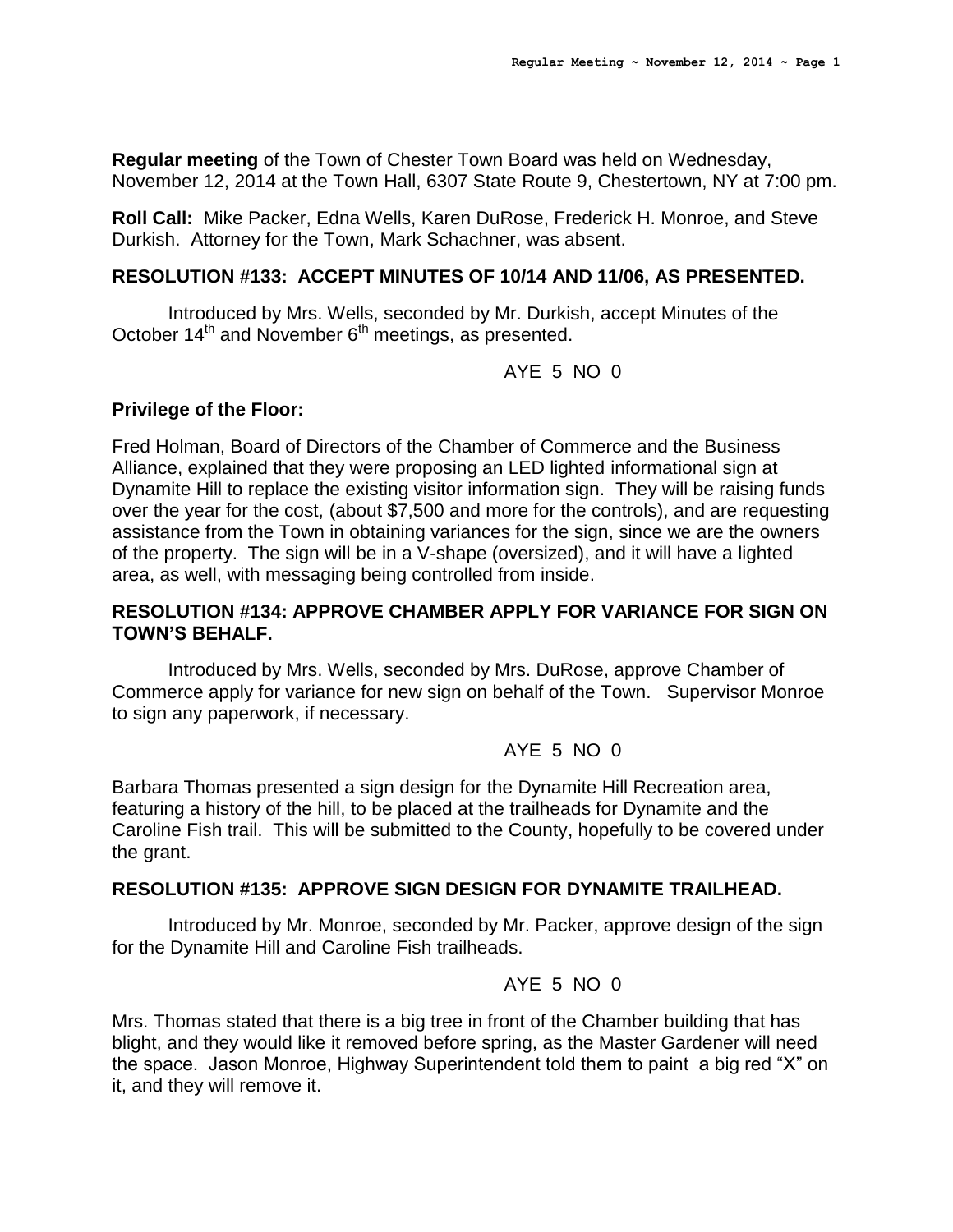#### **Old business:**

**Pellet boiler.** Jason Monroe spent the day in a meeting with Rick Handley, and NYSERDA. NYSERDA will be helping us design a project that they will then approve as a demo project, after which they will fund it for us, 75% of \$350,000. The timber harvest funds will also be designated for the boiler, so we may have to borrow very little funds, after which we should be able to save up to 18% per year on heating.

#### **Water tank specs.**

Mr. Monroe told Jason to go ahead with the specs, as money was being allocated for painting of the tank. The mini-sub inspection can be done on the interior in the spring.

#### **New business:**

#### **Committee reports:**

Mr. Packer reported that the trees for the timber harvest have all been marked, and logging should begin soon. The job first goes out for bid by Finch. He and Mrs. DuRose, as Highway Committee, also presented a plowing work schedule for Parks & Rec. John West stated that the 1994 loader would need a new seat, as the old one is broken beyond repair. The adjustable hydraulics are broken. Mr. Durkish will check with Gary Eagan from Schroon Lake regarding a replacement of the parts, and Mr. Durkish, Mr. Packer and Mrs. DuRose will check on the condition of the loader. It was stated that the highway loader operator would plow the transfer station after he had loaded all the trucks with salt and sand. Mrs. DuRose also asked whether Greg Taylor could be called regarding the Bullhouse, as the staircase on Church Street hangs too low for the Bobcat to get under it, and the sidewalk has to be shoveled by hand.

The committee recommends no overtime for any Dynamite Hill operator, with the exception being for holidays and school vacation weeks when the lift operators may get overtime. Mr. West will no longer able to take the town truck home.

#### **RESOLUTION #136: APPROVE SNOW STORM WORK SCHEDULE FOR PARKS & REC.**

Introduced by Mr. Packer, seconded by Mr. Durkish, approve snow storm work schedule for Parks & Rec. as presented.

#### AYE 5 NO 0

Mrs. Wells reported on the youth activities, and Mindy wanting to have her current email address put on the new website. Mindy had told her that it would only cost \$2.95 per month to maintain.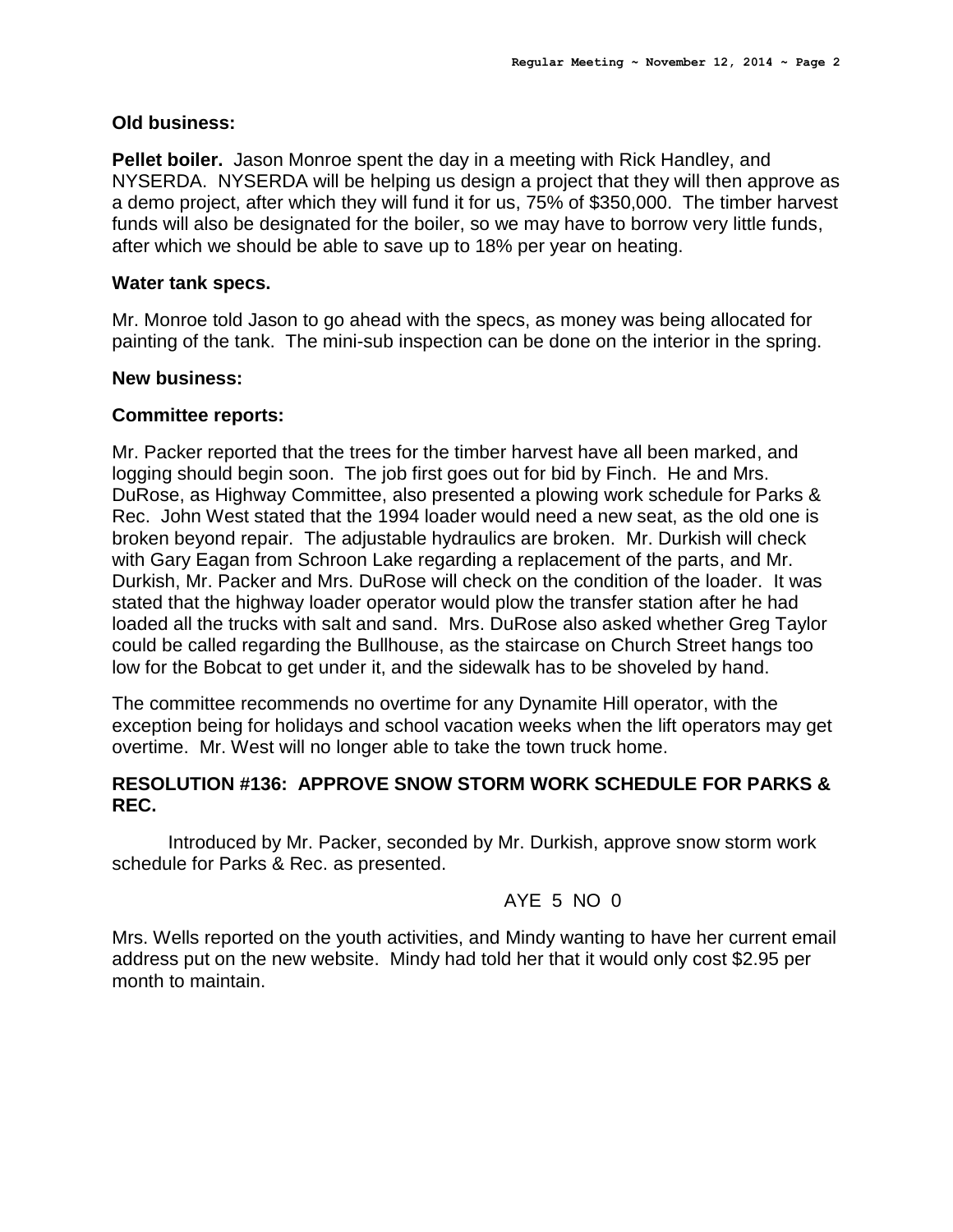# **RESOLUTION #137: AUTHORIZE TOWN CLERK ADVERTISE FOR BIDS FOR SALE AND DELIVERY OF #2 FUEL OIL, DIESEL FUEL AND KEROSENE.**

Introduced by Mrs. Wells, seconded by Mr. Packer, authorize Town Clerk advertise for bids for the sale and delivery of #2 Fuel Oil, Diesel Fuel and Kerosene for 2015.

# AYE 5 NO 0

#### **RESOLUTION #138: AUTHORIZE CLERK ADVERTISE PUBLIC HEARINGS FOR 2015 CONTRACTS.**

Introduced by Mrs. DuRose, seconded by Mrs. Wells, authorize Town Clerk advertise for public hearings on contracts with North Warren Chamber of Commerce, North Warren Emergency Squad, North Creek Fire District, Chestertown Fire District, and Riverside Volunteer Fire Co.

# AYE 5 NO 0

#### **RESOLUTION #139: AUTHORIZE CLERK ADVERTISE FOR BIDS FOR WEEKLY SENIOR CITIZEN TRANSPORTATION.**

Introduced by Mrs. Wells, seconded by Mrs. DuRose, authorize Town Clerk advertise for bids for weekly senior citizen transportation.

# AYE 5 NO 0

### **RESOLUTION #140: SET DATE FOR JANUARY RE-ORGANIZATIONAL MEETING.**

Introduced by Mr. Monroe, seconded by Mrs. Wells, set date of Monday, January 5, 2015, at 7:00 PM for the re-organizational meeting.

# AYE 5 NO 0

### **Dynamite Hill Grant.**

Mr. Monroe has spoken with Wayne LaMothe regarding purchase of a new ski tow for Dynamite Hill. Mr. LaMothe informed him that  $\frac{1}{2}$  of the money can come from the grant, and ½ from Occupancy tax.

### **RESOLUTION #141: AUTHORIZE USE OF DYNAMITE HILL GRANT FOR ½ THE COST OF NEW SKI TOW, AND ½ FROM OCCUPANCY TAX.**

Introduced by Mrs. Wells, seconded by Mr. Packer, authorize use of Dynamite Hill Grant for  $\frac{1}{2}$  the cost of purchase of a new ski tow and utilize Occupancy tax money for other ½. County to put it out to bid. John West to collaborate with Mr. Monroe regarding specs for the tow.

AYE 5 NO 0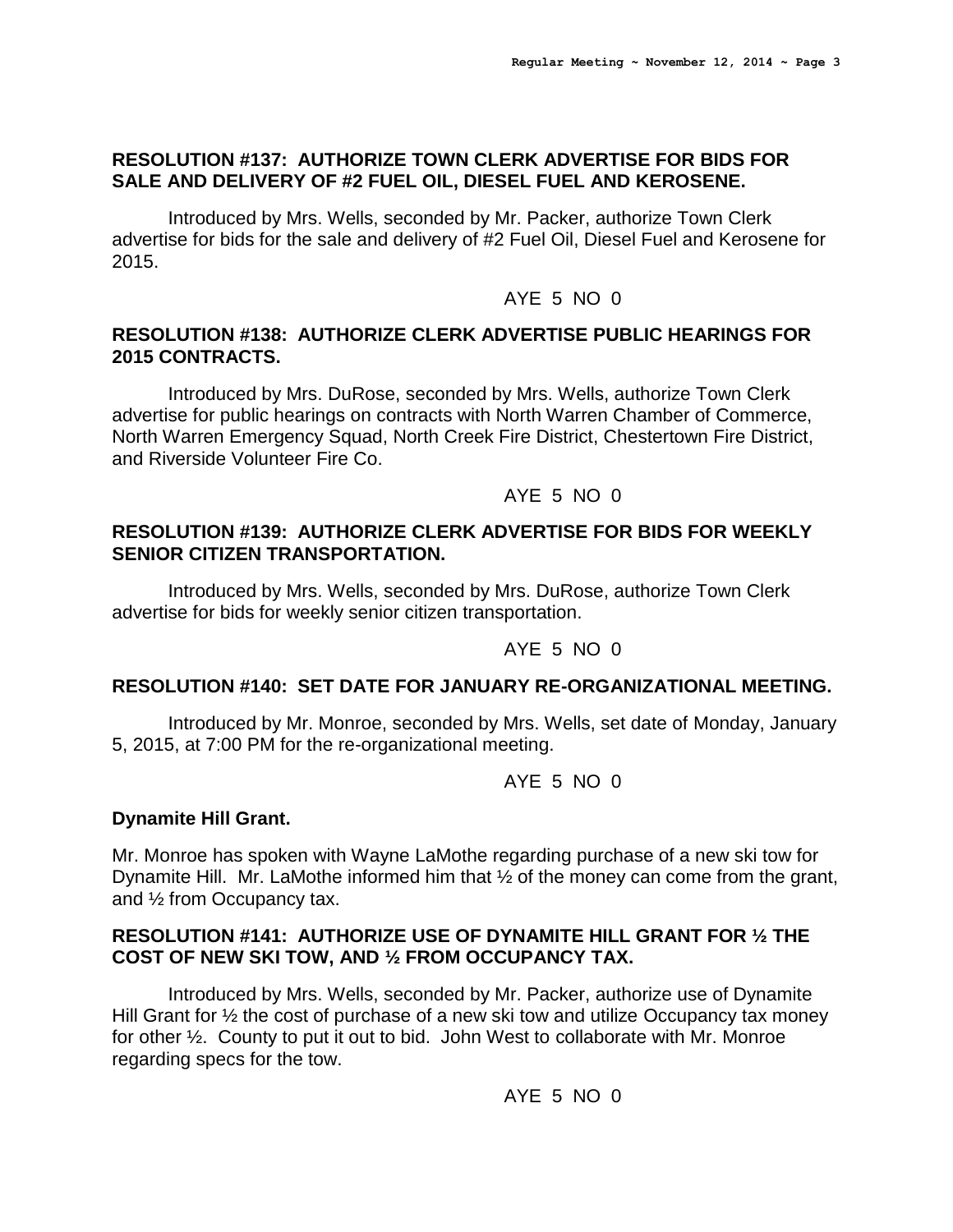#### **Darrowsville Historical tourism project.**

Nancy Tennyson had asked for funds from Occupancy tax for the Darrowsville Historical tourism project in the amount of \$5,000. Supervisor Monroe stated that with the money we had received at the end of October, we would be able to give them the money for that project.

# **RESOLUTION #142: AUTHORIZE USE OF OCCUPANCY TAX IN THE AMOUNT OF \$5,000 FOR THE DARROWSVILLE HISTORICAL TOURISM PROJECT.**

Introduced by Mr. Packer, seconded by Mr. Durkish, authorize Occupancy Tax money in the amount of \$5,000 for the Darrowsville Historical tourism project.

AYE 5 NO 0

**Chris Boggia/Circle B Ranch** had requested Occupancy tax funds for a weekly event to be held at his location. Supervisor Monroe discussed this matter with Attorney for the Town Mark Schachner, and it was determined that the business is a "for profit" entity, and they do not feel that it is a good idea to be involved with programs that are not nonprofit. Basically, it is a proposed weekly event that is just an adjunct to an existing business, and his request was excessive at \$4,000 per month. Mr. Monroe suggests to Mr. Boggia that he contact the Chamber or the TLBA to see if they might be interested in holding an event there, and that might be a consideration.

# **RESOLUTION #143: DENY REQUEST FROM CHRIS BOGGIA FOR OCCUPANCY TAX FUNDING.**

Introduced by Mr. Monroe, seconded by Mr. Packer, deny request for Occupancy tax funding at the request of a private business, finding the amount requested to be grossly excessive, and suggest Mr. Boggia contact the Chamber or TLBA to see if they might be interested in sponsoring a one-time event for him.

AYE 5 NO 0

### **Crosswalk and stop bar request from Patrick Powers.**

Discussion over traffic at the convergence of Valley Farm Road and Route 9, and Pottersville/Olmstedville Road and Route 9, with requests from Rick Bump and Patrick Powers for a stop light at the Valley Farm Road & Pottersville/Olmstedville Road Route 9 intersection. Trucks and passenger vehicles often fly through these intersections with children playing, pedestrians crossing the street with no benefit of traffic control, and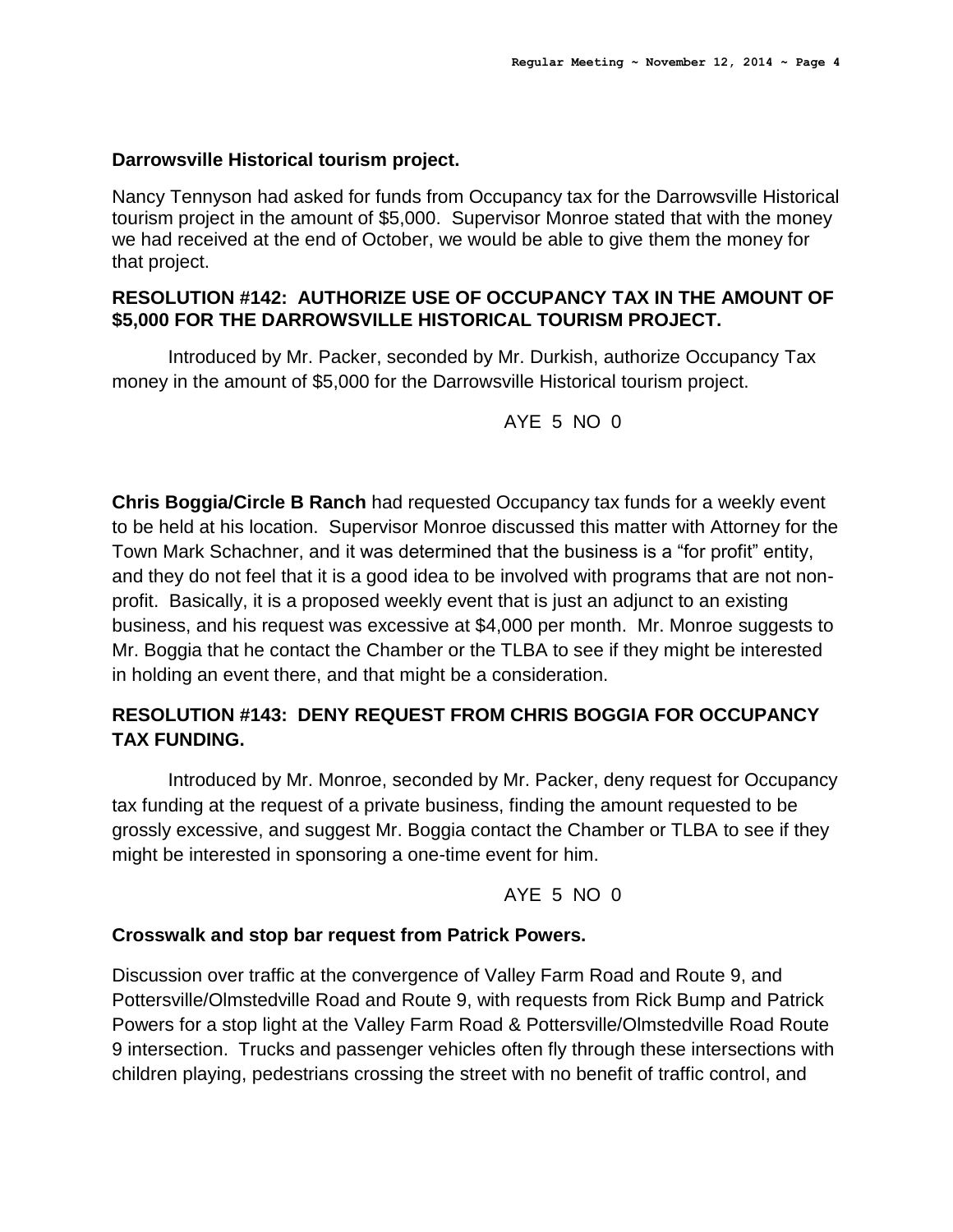blind spots from parked cars. Residents deem it a serious, if not fatal accident, waiting to happen.

# **RESOLUTION #144: AUTHORIZE REQUEST FOR STOP LIGHT/CROSSWALK AT VALLEY FARM ROAD & POTTERSVILLE/OLMSTEDVILLE ROAD ROUTE 9 INTERSECTION FROM DOT.**

Introduced by Mrs. Wells, seconded by Mrs. DuRose, authorize request from Patrick Powers/Rick Bump for stop light at Valley Farm Road/Route 9, a crosswalk across Valley Farm Road and Route 9, and a stop bar at the Pottersville/Olmstedville Road. Send Certified copy to DOT in Warrensburg, attention Rob Fitch.

# AYE 5 NO  $0$

**Bus to New York.** Mrs. Wells will check with Donna Combs regarding bus to NYC for Association of Towns conference. Schuyler Falls will also have a bus, and will pick up in Pottersville, if necessary.

# **Tom Wolf request for pay in lieu of time off.**

Mr. Wolf had requested one week's pay in lieu of vacation time off. Mr. West stated that Lou and Debbie were trying to use their time off so they don't lose it at the end of the year. He stated that Mr. Wolf had 3 weeks coming. Discussion over Mindy covering time off.

### **RESOLUTION #145: DENY REQUEST FOR VACATION PAY IN LIEU OF TIME OFF.**

Introduced by Mr. Packer, seconded by Mr. Durkish, deny request made by Tom Wolf for one week's pay in lieu of time off, and encourage him to take vacation before the end of the year, or lose it.

AYE 5 NO  $0$ 

### **Health Insurance.**

Union is prepared to approve CDCPHP EPO for health insurance for 2015, which will be effective December 1<sup>st</sup>, 2014. Discussion ensued over premiums, and Mr. Monroe stated that they were substantially lower than they were in 2011. A Health Care Reimbursement Account is offered to employees for ½ of the savings to the Town.

For Medicare eligible people, Obamacare has drastically reduced the amount that Medicare pays under the Medicare Advantage plans, so those premiums will go way up if we stay with the plan now in place. Town had agreed with Union that they would pay ½ the reimbursement amount between MVP Tri-vantage plan and the Medicare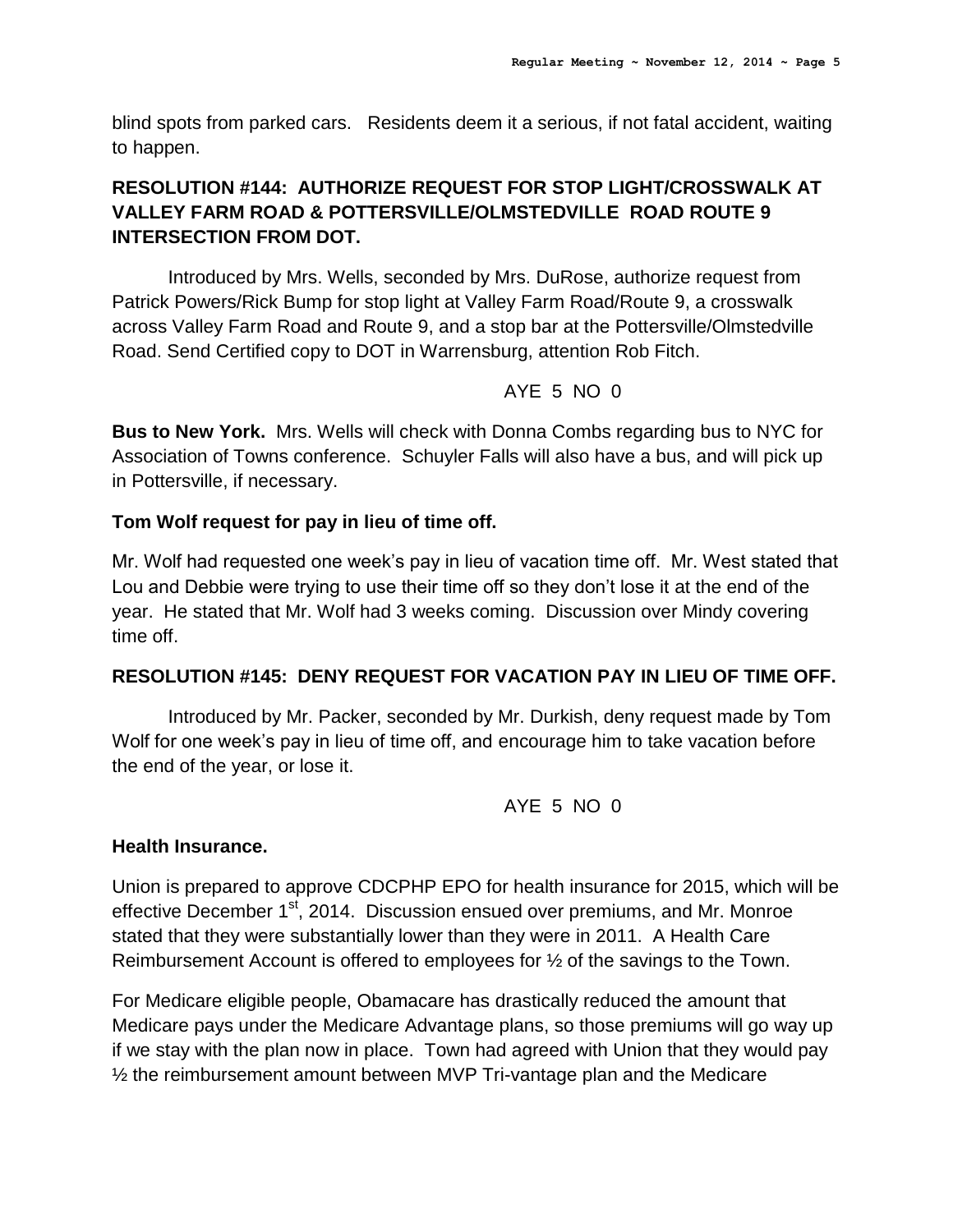Advantage Plan. Neither goes into effect until January  $1<sup>st</sup>$ , so this issue is still in the works. Discussion over enrollment dates for anyone wanting to opt into the plan.

# **RESOLUTION #146: APPROVE HEALTH INSURANCE CDPHP EPO PLAN FOR 2015.**

Introduced by Mrs. Wells, seconded by Mr. Packer, approve the CDPHP EPO plan for 2015 health insurance.

AYE 5 NO 0

# **Tree cutting at Loon Lake Beach.**

Discussion over cutting of some pine trees at Loon Lake Beach and erection of a gazebo. Loon Lake Park Association had had some discussion about it, and Ed Greismer explained that some of the Park Association members are opposed to the erection of a gazebo, citing that the beach could not support the extra traffic. They wish to have this discussion in the spring with the Town Board. Table for now.

# **Adoption of 2015 budget.**

Some final changes were recommended, all keeping us within the tax cap. The following changes:

DA9010.8 Increase Highway Retirement by \$20,000,

A9010.8 Decrease General Fund Retirement by \$10,000,

DA5112.2 Decrease paving by \$23,500 (Originally \$388,000, now reduced to \$364,500),

SP2389 Increase Loon Lake Park District Revenue by \$41,666, (Looks like we will get it),

SP7110.2 Increase Loon Lake Dam Project by \$41,166. This will cover the engineering, but we will no doubt need to bond the actual work.

# **RESOLUTION #147: ADOPT 2015 BUDGET.**

Introduced by Mr. Packer, seconded by Mrs. Wells, authorize adoption of the 2015 budget.

AYE 5 NO 0

# **Open BTI Bids.**

Clerk read the published Notice to Bidders. Two sealed bids had been received.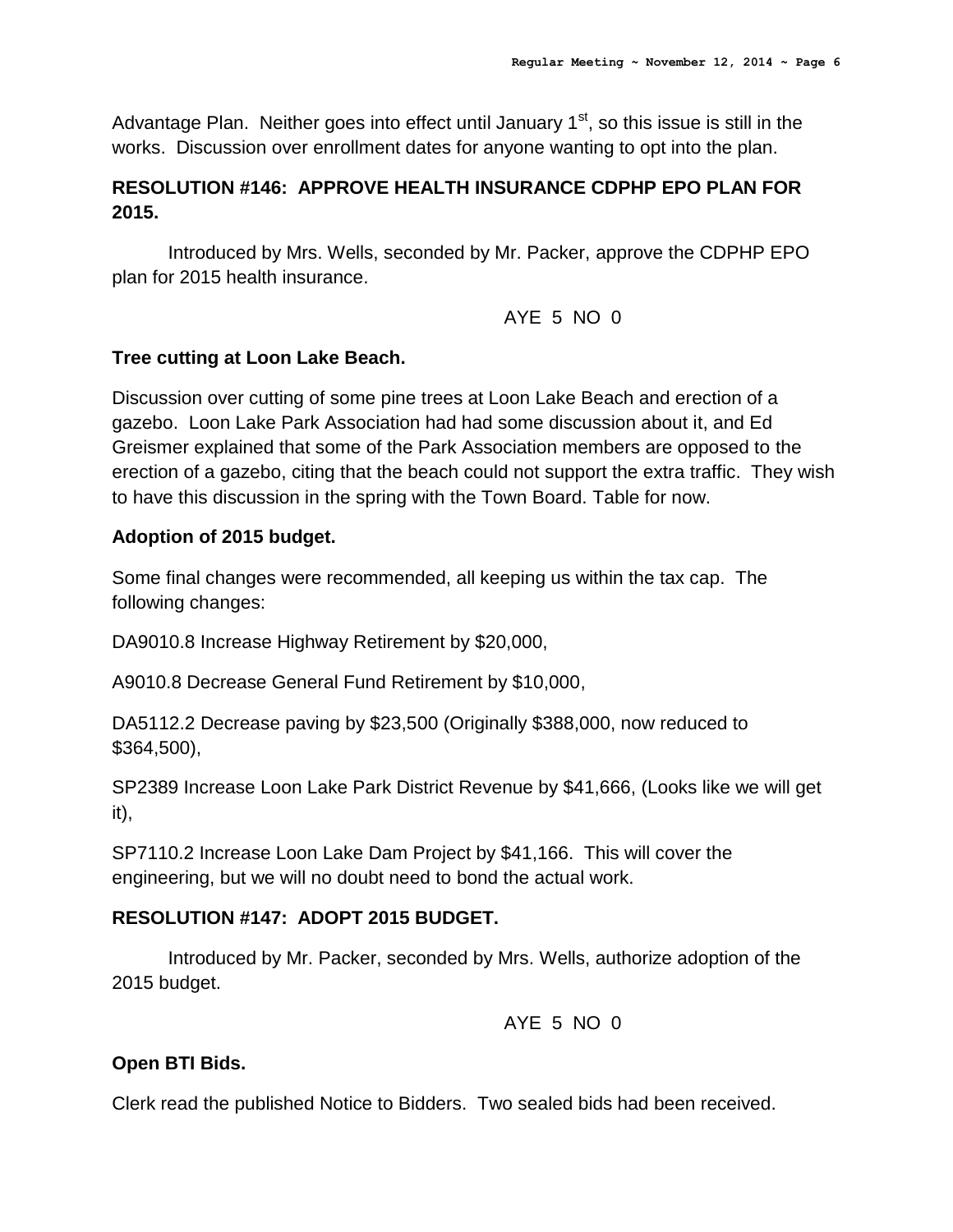The first was from Adirondax Service Pest Reduction Programs for a 3 year total of \$54,000, with an annual charge of \$18,000, or \$4,500 per quarter.

The second bid was from Bioconservation, Inc. for a 3 year total of \$41,640, with an annual charge of \$13,880, or \$3,470 per quarter.

Discussion ensued over other towns using the BTI program, and most of the surrounding towns not using it. Mrs. DuRose would like to know exactly what streams are being treated. She stated that the streams by her house were never done. Mr. Monroe requested a copy of the reports received. (The last full report was received in 2006). Mr. Monroe stated that they would ask Kathy Vanselow to update her reports, and possibly invite her to the next meeting. The map on file shows 64 acres being treated. Treated areas are marked with fluorescent ribbons.

Dan Smith, Data Collector for the Assessor, said that he helped set up the program initially, and thought that a map could be obtained from DEC . Mostly what they did was map all the streams within the Town and concentrated on treating populated areas. He also questioned treating of the Schroon River.

# **RESOLUTION #148: TABLE DECISION ON BTI BIDS.**

Introduced by Mrs. DuRose, seconded by Mr. Monroe, table decision on awarding bid for BTI for further clarification of areas being treated.

### AYE 5 NO 0

### **Discuss proposal to trade topsoil for use of bulldozer and Prentis loader.**

Highway Superintendent Jason Monroe stated that they have quite a bit of topsoil at the pit. All of the softwood will be cut and chipped on site and stored for reclamation. Brad Hayes would pay \$8.00/yard for topsoil, or, in essence, trade for rental of equipment to the Town of the bulldozer, the Prentis loader and an excavator. Brad could process the topsoil himself. Jason said that they do not have enough room for storage of all the topsoil until the reclamation takes place, which could be in another 20 years, and an exchange of goods and services is a reasonable proposal. When the property is reclaimed, topsoil will be kept intact. He needs to determine how many hours of use he would need for the equipment to determine how much topsoil would be exchanged, and make sure it is of equal value. Jason's plan is to use every resource available from the pit. He continued that with all of the stone we've gotten off it, we could crush stone and make our own Item 4. We can take action on any exchange after we have all the facts in place.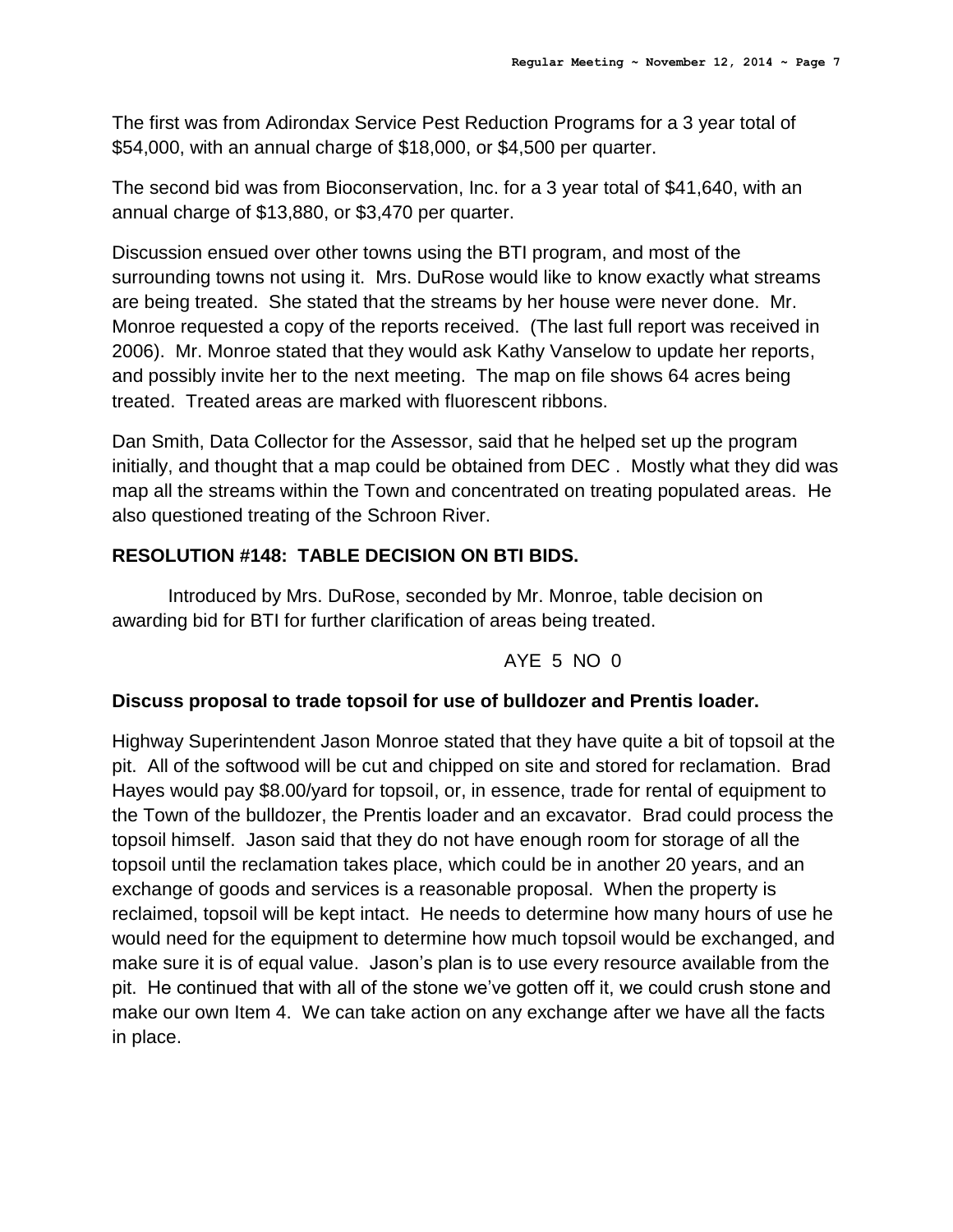#### **IRS Form 8038.**

Supervisor Monroe had gotten a letter from the IRS, and had spoken with Bond Counsel, Bob Hafner, who stated we needed to adopt this policy with regard to ongoing disclosure in the event that there was a problem with our bonds (on the pit). Mr. Hafner will come to a future meeting and discuss this issue with the Board.

# **RESOLUTION #149: ADOPT POST ISSUANCE TAX COMPLIANCE AND CONTINUING DISCLOSURE PROCEDURE FOR TAX EXEMPT OBLIGATIONS.**

Introduced by Mrs. Wells, seconded by Mr. Monroe, adopt Post Issuance Tax Compliance and Continuing Disclosure Procedure for Tax Exempt Obligations.

AYE 5 NO 0

### **Part time custodian.**

Dan Smith, Data Collector, had expressed an interest in becoming substitute custodian for Paul Parks during his absence. It was noted that Sam Baker still wishes to continue working as substitute custodian for the time being.

#### **Bill Orluk Proclamation.**

Supervisor Monroe stated that they are having a "Bill Orluk" Day at the Firehouse on Saturday, November  $15<sup>th</sup>$ , to thank him for his many years of service to the community, and Mary Jane Dower had asked the Town to write a Proclamation.

# **RESOLUTION #150: APPROVE WRITING OF PROCLAMATION FOR BILL ORLUK DAY.**

Introduced by Mrs. Wells, seconded by Mr. Monroe, approve writing of a Proclamation for Bill Orluk Day, November 15<sup>th</sup>.

AYE 5 NO 0

### **Sullivan Pond Property.**

Mr. Monroe presented that Craig Leggett had written a letter stating that a group of residents had gotten together and talked about wanting to purchase the 341 acre Sullivan Pond property, discussing all the aspects of purchase and possible uses. They inquired as to whether the Town could send a letter asking the owner's if they would consider donating it to the Town.

# **RESOLUTION #151: AUTHORIZE ATTORNEY FOR THE TOWN SEND LETTER TO SULLIVAN POND PROPERTY OWNER.**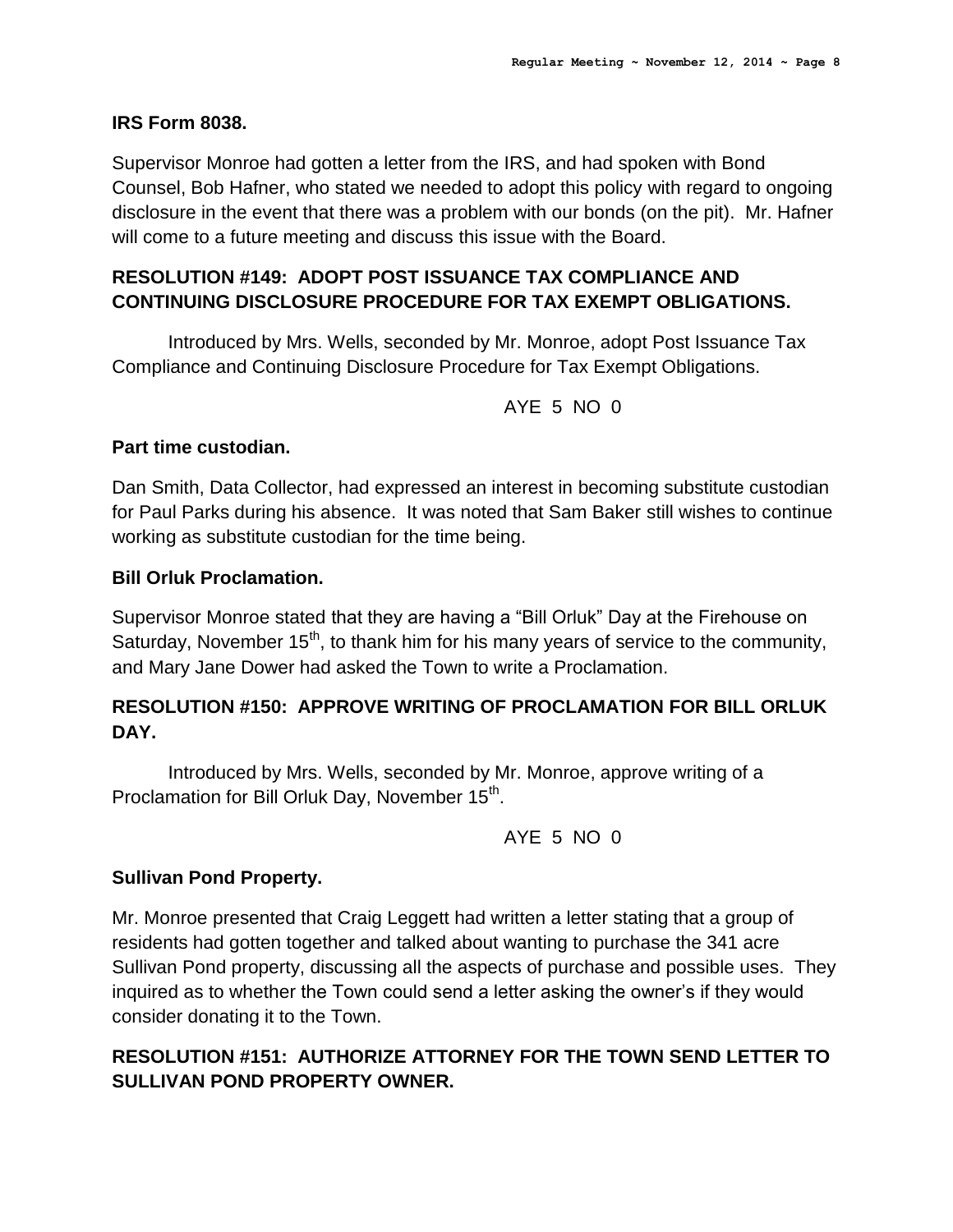Introduced by Mr. Packer, seconded by Mrs. DuRose, authorize Mark Schachner write a letter to Mrs. Gratziatis, owner of the Sullivan Pond property, and ask her if she would consider donating it to the Town of Chester.

# AYE 5 NO 0

# **State Land Master Plan.**

Mr. Monroe explained that Adirondack Local Government has been trying for 30 years to get the State to reopen the State land Master Plan. It was drafted by the APA in 1972, Governor Rockefeller signed it and it states that there are supposed to be major reviews every five years. There haven't been any since 1987. There is a long list of things that need to be changed. The Adirondack Review Board and the Adirondack Association of Towns and Villages have met and reviewed a list of changes. The APA has scheduled a series of meetings, and there is a written comment period that is open until December 5<sup>th</sup>. The Review Board and the AATV would like to see as many towns and villages in the Adirondacks as possible passing resolutions supporting the position taken by the Review Board and the AATV and getting it to all the political figures that can make a difference. The outline of the amended proposals is as follows:

Return balance to the plan; maintain scenic vistas; expand mountain bike uses; address invasive species; improve snowmobile trails; allow for more grooming of cross country ski trials; powder skiing; improve float plane access; natural materials/bridges and amend the signage policies.

# **RESOLUTION #152: THE TOWN OF CHESTER SUPPORTS THE RECOMMENDATIONS OF THE ADIRONDACK ASSOCIATION OF TOWNS AND VILLAGES AND THE ADIRONDACK PARK LOCAL GOVERNMENT REVIEW BOARD TO AMEND THE ADIRONDACKS STATE LAND MASTER PLAN.**

Introduced by Mrs. Wells, seconded by Mr. Durkish, the Town of Chester supports the recommendations of the Adirondack Association of Towns and Villages and the Adirondack Park Local Government Review Board to amend the Adirondacks State Land Master Plan.

AYE 5 NO 0

### **Discussion on new projector and screen.**

It appears that a new projector and screen have already been ordered and received for the Youth Commission. Fred will check on this.